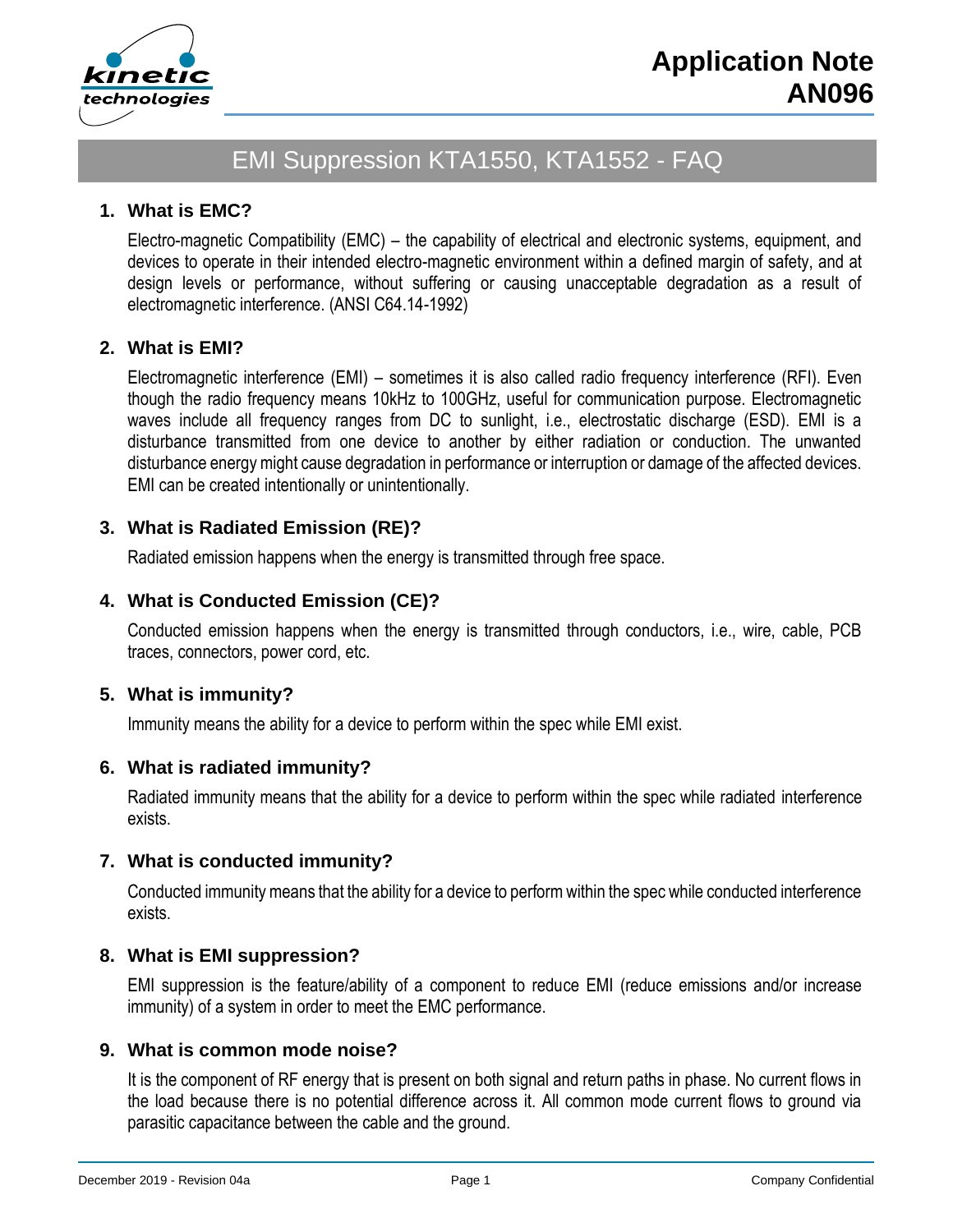

## **10.What is differential mode signal?**

It is the component of RF energy that is present on both signal and return paths with 180º phase shift. No current flows to ground. All current flows through the load. The instantaneous sum of the differential voltages is always zero.

# **11.What does Ethernet Transformer look like?**

It is a pulse isolation transformer with built in 2- or 3-line Common Mode Choke and / or an autotransformer (serves as shunt choke and center tap for power steering).

## **12.What is impedance ratio of a transformer?**

Impedance ratio is inversely proportional to the square of turns ratio.

## **13.What is the function of a pulse transformer?**

- a. Electrical isolation per IEEE 802.3
- b. Transfer of Ethernet signals without distortion
- c. EMI suppression

## **14.What is a Common Mode Choke?**

A common mode choke is a pair of wires wound on the ferrite core, in phase. Impedance is nonlinearly proportional to the winding inductance.

#### **15.How does a Common Mode Choke work?**

Within phase winding, when differential signal is present, net current is zero, net flux is zero and hence the net winding inductance is zero. So, the CM choke presents no impedance to the differential signal.

When common mode signal is present, two winding currents are in phase and net current is not zero, net flux is non-zero. So, the CM choke has considerable impedance and that reduces transmission of common-mode signal to the other side of CM choke.

#### **16.What does a Common mode Choke model look like?**

It is a choke in series with both the signal line and its return path. It presents a common mode inductance and resistance paralleled with a common mode capacitance which limits CM choke high frequency impedance.

#### **17.What transformer elements affect differential mode signal?**

- Turn ratio
- Magnetizing inductance
- Leakage inductance
- Distributed and inter-winding capacitance
- Winding resistance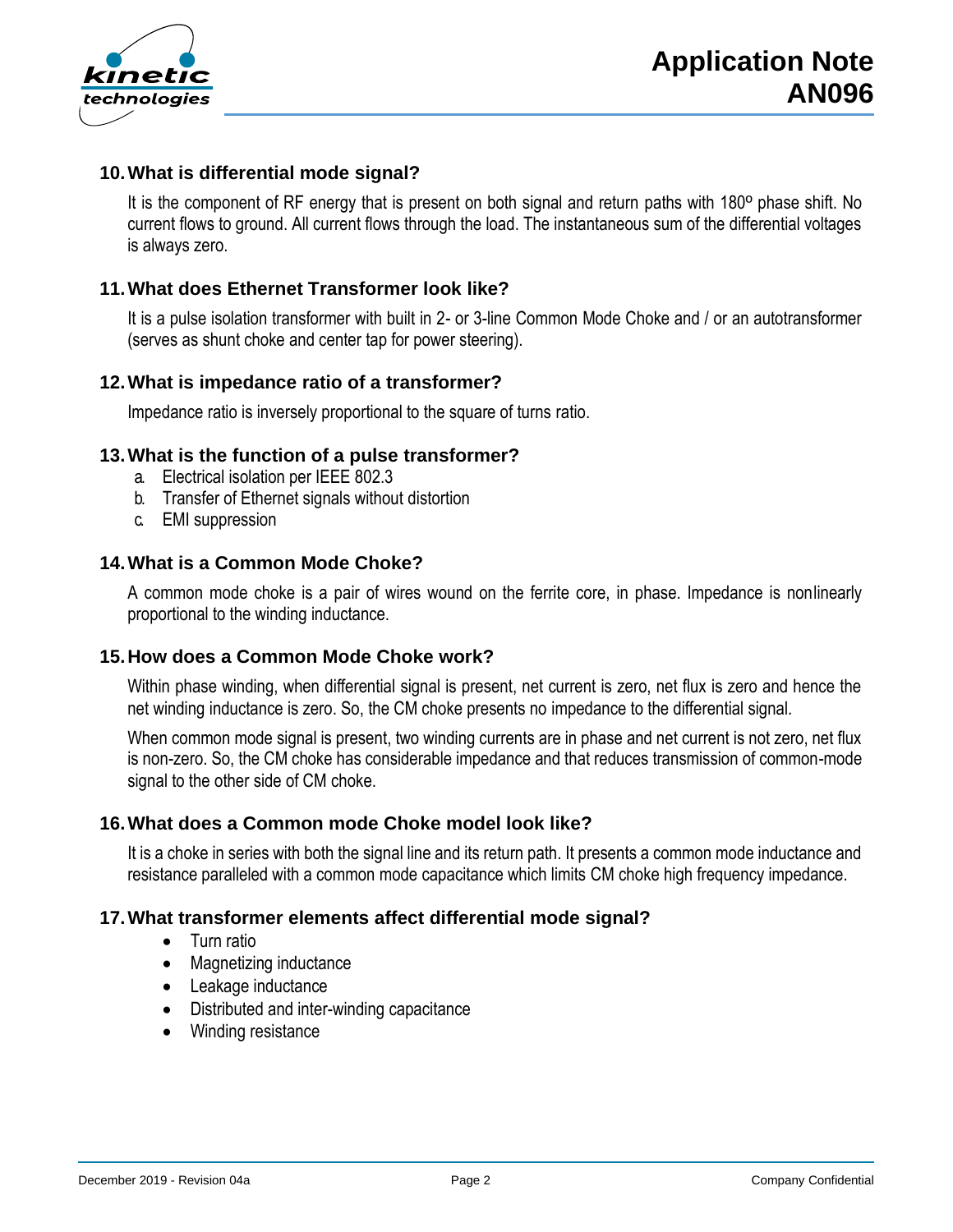

# **18.What transformer elements affect common mode suppression?**

- Center tap balance
- Series impedance in the connection between the center tap and reference (CT inductance + center tap capacitance)
- Inter-winding capacitance
- CM choke impedance

# **19.What is an autotransformer?**

An autotransformer is so called because it consists of only one winding, and the energy transfer through the device is affected by direct current transfer. It is designed just like a common-mode choke but by winding the wires out-of-phase.

An autotransformer presents high impedance to differential signal because a differential signal sees the two halves of the center tapped autotransformer with the windings in phase with the signals.

An autotransformer presents zero impedance for common mode signal because a common mode signal sees the two halves of the center-tapped autotransformer with the windings in anti-phase. That means the net flux generated by the common mode currents is zero, so the inductance of the autotransformer to the common mode noise is zero. An ideal autotransformer shunts the common mode noise to ground directly.

Due to its filtering function to common mode noises through shunting it between the signal lines, it is also called a Shunt Choke. Autotransformer also have many other different names, i.e., autoformer, zero, etc.

## **20.What are the modes of propagation on UTP?**

- a. Intentional propagation: DM propagation between two wires of each pair
- b. Unintentional propagation:
	- Mixed CM / DM propagation between pairs signal looks common- mode on one pair of wire, but finds return path on another pair within the same cable bundle. So, at cable level propagation mode is still differential.
	- CM propagation between pairs and environment signal is purely common-mode on the full pair and it finds return path through the environment.

## **21.How does intentional DM propagation relate to EMI?**

Mostly the opposing currents produce equal and opposite polarized magnetic fields and cancel out each other's EM field, resulting in very low EMI.

If the two wires in a given pair are not identically wound, the generated magnetic fields will not be exactly equal and opposite and so will not exactly cancel. This asymmetry gives rise to EMI radiation. This process is called "differential to common mode conversion."

Differential mode signals do not directly generate EMI in UTP cable systems.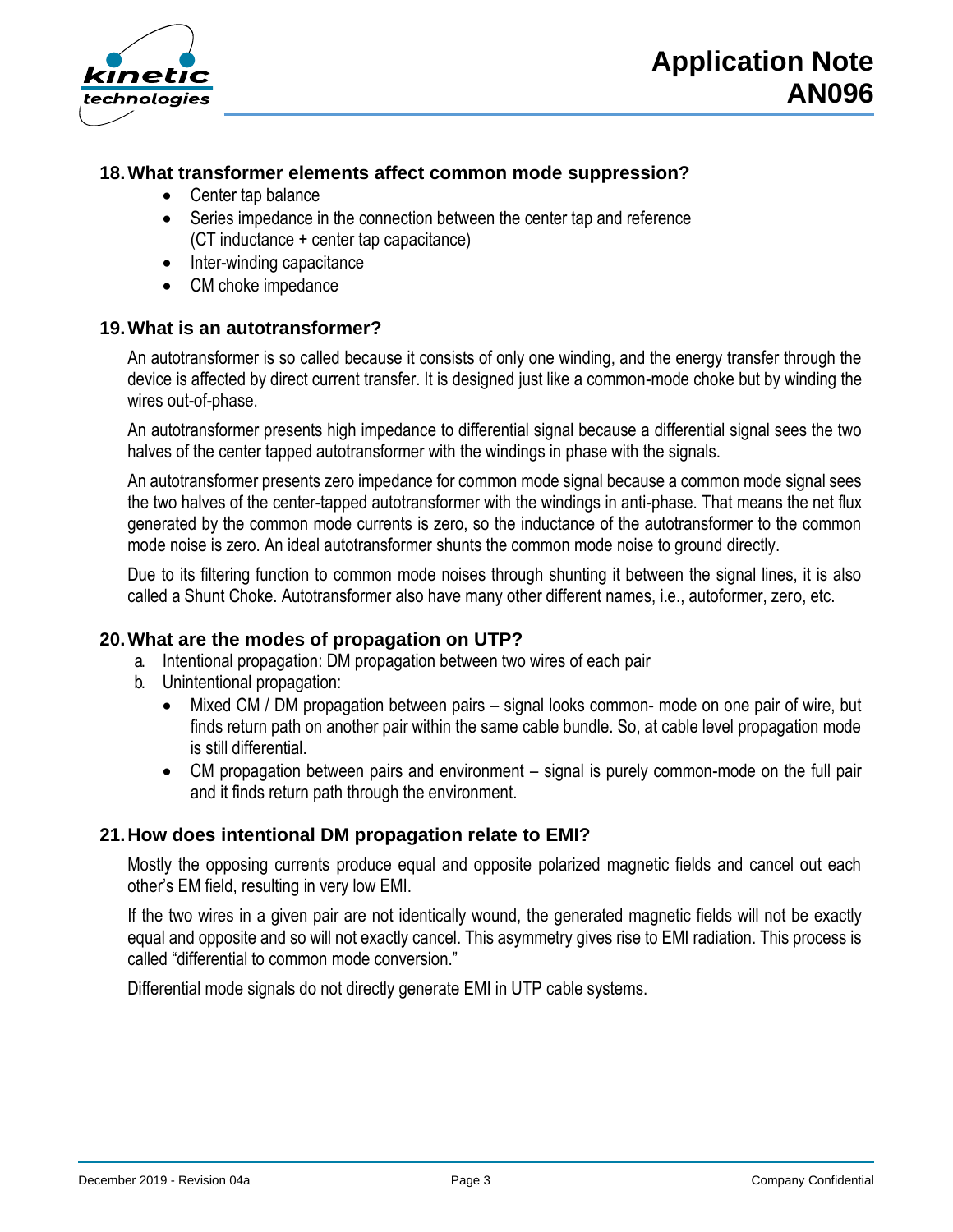

# **22.How does unintentional mixed CM/DM propagation relate to EMI?**

It is different from pure CM propagation because CM/DM propagation is contained within the cable. Thus, it doesn't have major impact on EMI.

## **23.How does the pure CM propagation relate to EMI?**

The currents generate magnetic fields with equal magnitude and polarity, which do not cancel each other out. It has the highest potential to cause EMI because propagation is between the cable and the environment. The main EMI-related function of magnetics is to suppress this mode of propagation.

## **24.Why does CM signal create radiation?**

A common-mode signal flowing through a cable does not have a defined and direct return path. Return of common-mode current happens via parasitic coupling to closest available earth ground in the environment. Hence the cable parasitically coupled to an "environment" return path forms a loop antenna, and converts common-mode propagation to radiated emission.

## **25.How has the CM been suppressed by CM Choke?**

An ideal CM choke is an inductive element where the common-mode impedance increases with frequency. Depending on target frequency where common-mode suppression is desired, inductance value/size is determined. However, in real choke, there is always parasitic capacitance across the inductive element. This capacitance is a function of number of turns and winding style, and limits impedance on the choke at higher frequencies. So, it is a passive component with band-pass behavior where common-mode impedance is high and good common-mode rejection is achieved. Actual bandwidth of use depends on the specific CM Choke selected.

Also because of use of ferrite materials and hand winding, common-mode chokes are bulky and have highly variable performance.

#### **26.Why is an Active EMI Suppressor necessary?**

An Active EMI Suppressor is needed when the adaptive and continuous suppression of common mode noises is required over the entire Ethernet Signal bandwidth. And/or EMC Class B emissions or Level 2 or higher EMI immunity required.

## **27.How does the Active EMI Suppressor Work?**

The KTA1550 & KTA1552 are IP-protected analog ICs which provides high impedance for differential signal and extremely low impedance for common mode signal. It compensates for many variables that are the source of common-mode noise in Ethernet Systems.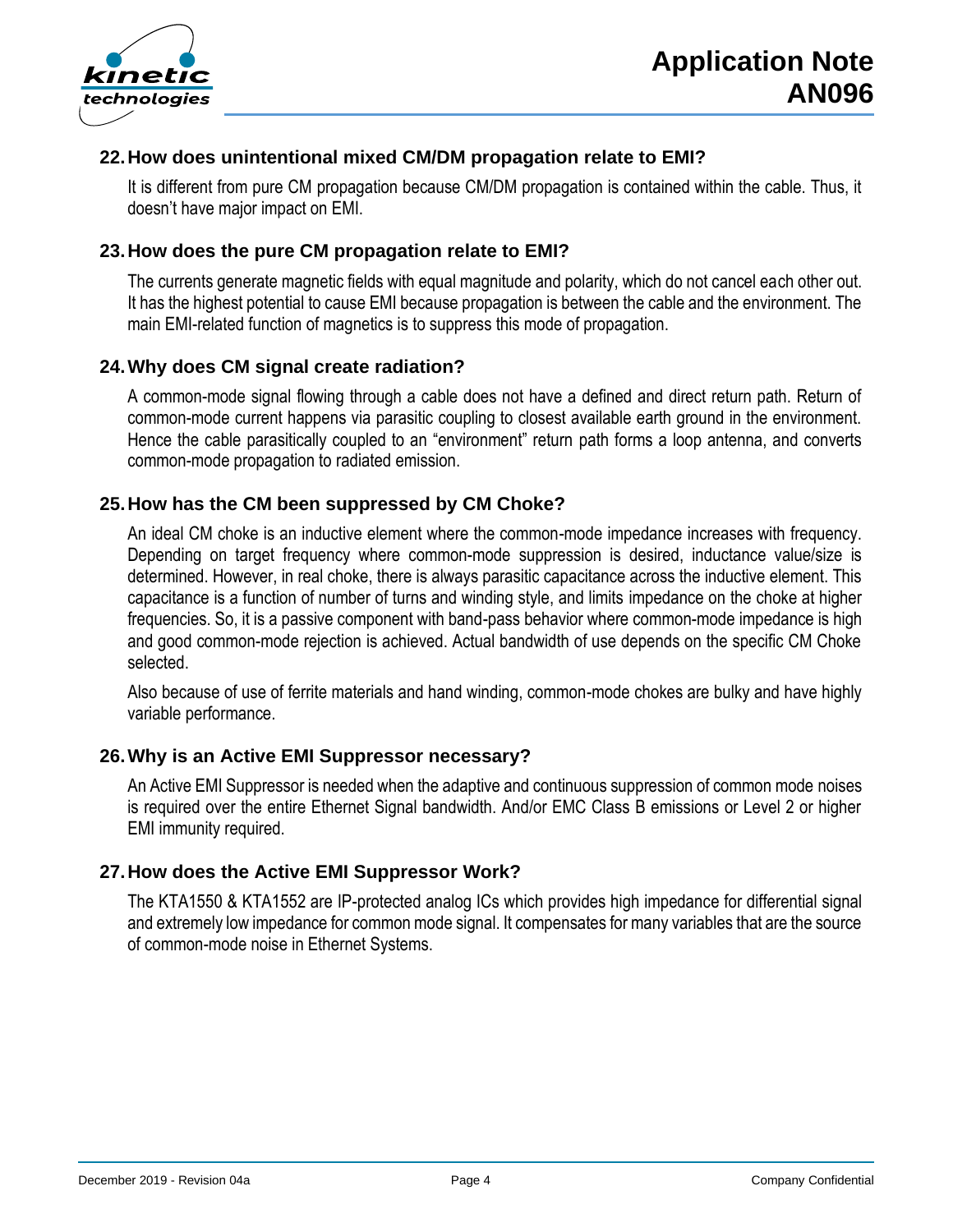



## **28.How does Active EMI Suppressor like the KTA1550 & KTA1552 improve system level EMI performance?**

The KTA1550 & KTA1552 absorb all the common-mode noise on differential pairs because it has very low common-mode impedance to the ground. So, any noise coming from the Ethernet PHY side can be absorbed by the KTA1550 or KTA1552 before it gets to the RJ45/cable.

Any common mode noise coming from the UTP cable will be absorbed by the KTA1550 or KTA1552 before it gets to the Ethernet PHY receiver. That will prevent bit-errors on the Ethernet link, providing good EM Immunity.

## **29.Does the Active EMI Suppressor create any additional stubs?**

No. The Active EMI Suppressor provides flow-through routing pads for ease of routing.

#### **30.What is the loading capacitance of the Active EMI Suppressor?**

It is 4.5pF differential (typical).

## **31.What is the suppression bandwidth of the Active EMI Suppressor?**

The Active EMI Suppressor provides suppression over a frequency of 1MHz to 125MHz, which covers the main Ethernet signal band (for 10/100/1000Base-T systems) and first clock harmonic at 125MHz.

#### **32.How much current does the Active EMI Suppressor consume?**

The total current consumption is about 47mA, of which about 42mA is provided by Center tap power supply.

#### **33.How much does the Active EMI Suppressor suppress the common mode noise?**

It depends on the mode of the KTA1550 or KTA1552 operation. Under default operation mode, it provides over 10dB suppression over the entire Ethernet signal bandwidth. This suppression is in addition to the suppression achieved by the transformer itself based on it's autoformer and choke combination.

#### **34.How does the Active EMI Suppressor help balance of DM lines?**

Imbalance of DM lines can be caused by many factors, i.e., asymmetry of UTP cable material and winding / PCB DM trace routing and coupling parasitics / transformer center tap location, differential I/Os of IC, tolerance of matching elements, etc. The imbalance of DM lines exists in any system and it causes differential signals on the lines partly converted into common mode noise more or less depending on the IC and system level designs. The KTA1550 or KTA1552 appear as low impedance for common mode propagation. Thus, the KTA1550 or KTA1552 suppresses EMI due to differential mode to common mode conversion and bring the DM lines into the state of balance.